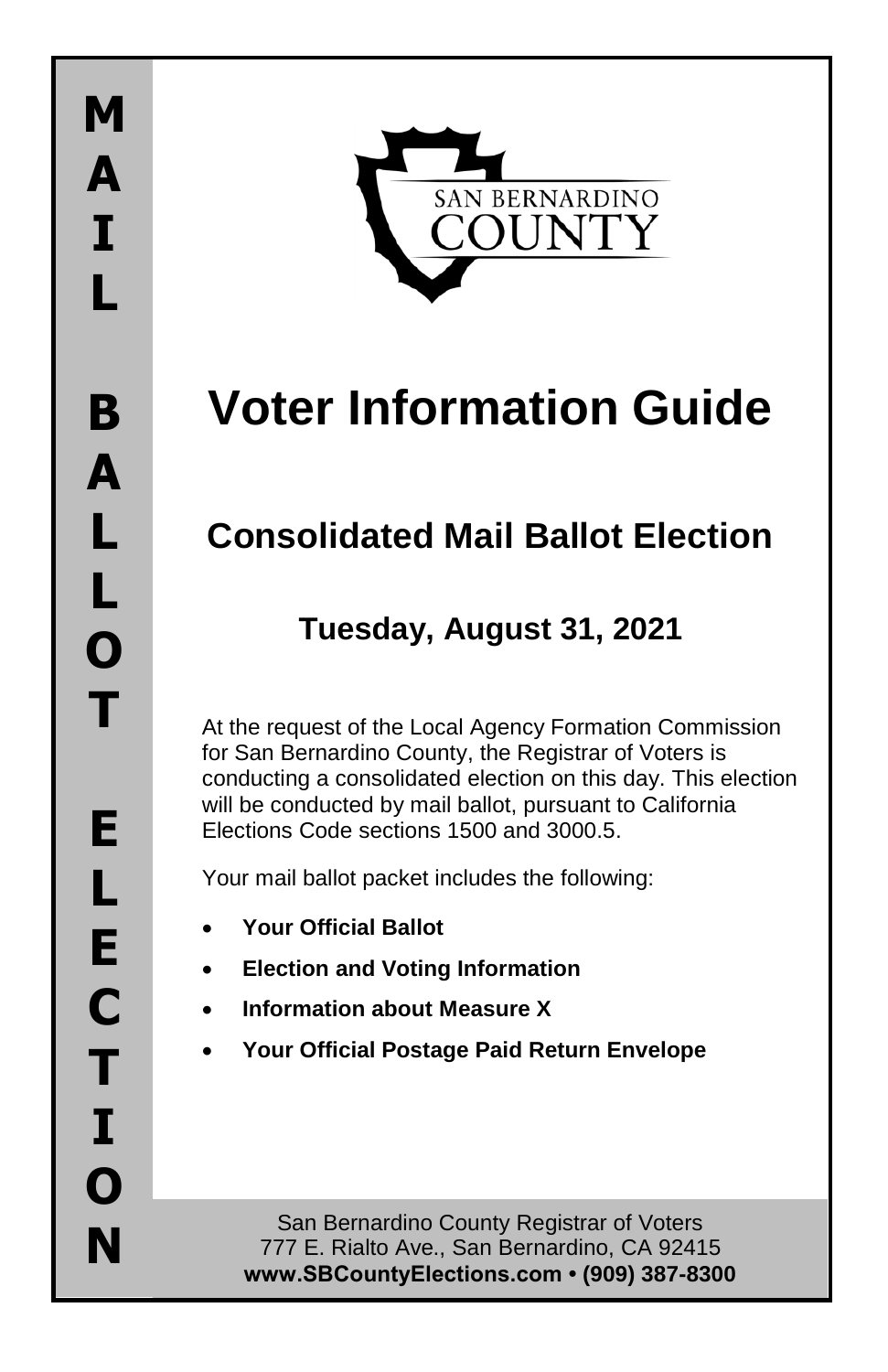## **Voter Registration**

You received this Voter Information Guide because you are a registered voter residing within the area subject to Local Agency Formation Commission (LAFCO) 3244 - Annexation of Unincorporated Area to the Town of Apple Valley.

**Submit a Change of Address form** if you move within the county or change your mailing address. To submit an in-county change of address:

- Download the Change of Address form at **www.SBCountyElections.com/VoterRegistration/InCountyCOAForms.as px**
- Return the completed and signed form to the Registrar of Voters by:
	- o Mail: Registrar of Voters, 777 E. Rialto Ave, San Bernardino, CA 92415
	- o Email: VoterRegistrations@sbcountyelections.com
	- o Fax: (909) 387-2022

**Register or re-register** if you move outside the county, change your name or party preference, or want to update your signature. To register or re-register:

- Online Go to **registertovote.ca.gov**.
- By Mail Request a voter registration application to be mailed to you.
- Call (800) 881-VOTE or (909) 387-8300 or email VoterRegistrations@sbcountyelections.com.
- In Person Pick up a voter registration application at locations throughout the County. Visit **SBCountyElections.com**.
	- o Maps of locations available at **www.SBCountyElections.com/VoterRegistration/Where.aspx**.
- The voter registration deadline for this election is Monday, August 16.

### **Missed the August 16 voter registration deadline?**

Visit the Registrar of Voters office to fill out a conditional voter registration application and vote a provisional ballot. Call (800) 881-VOTE or (909) 387-8300 for more information.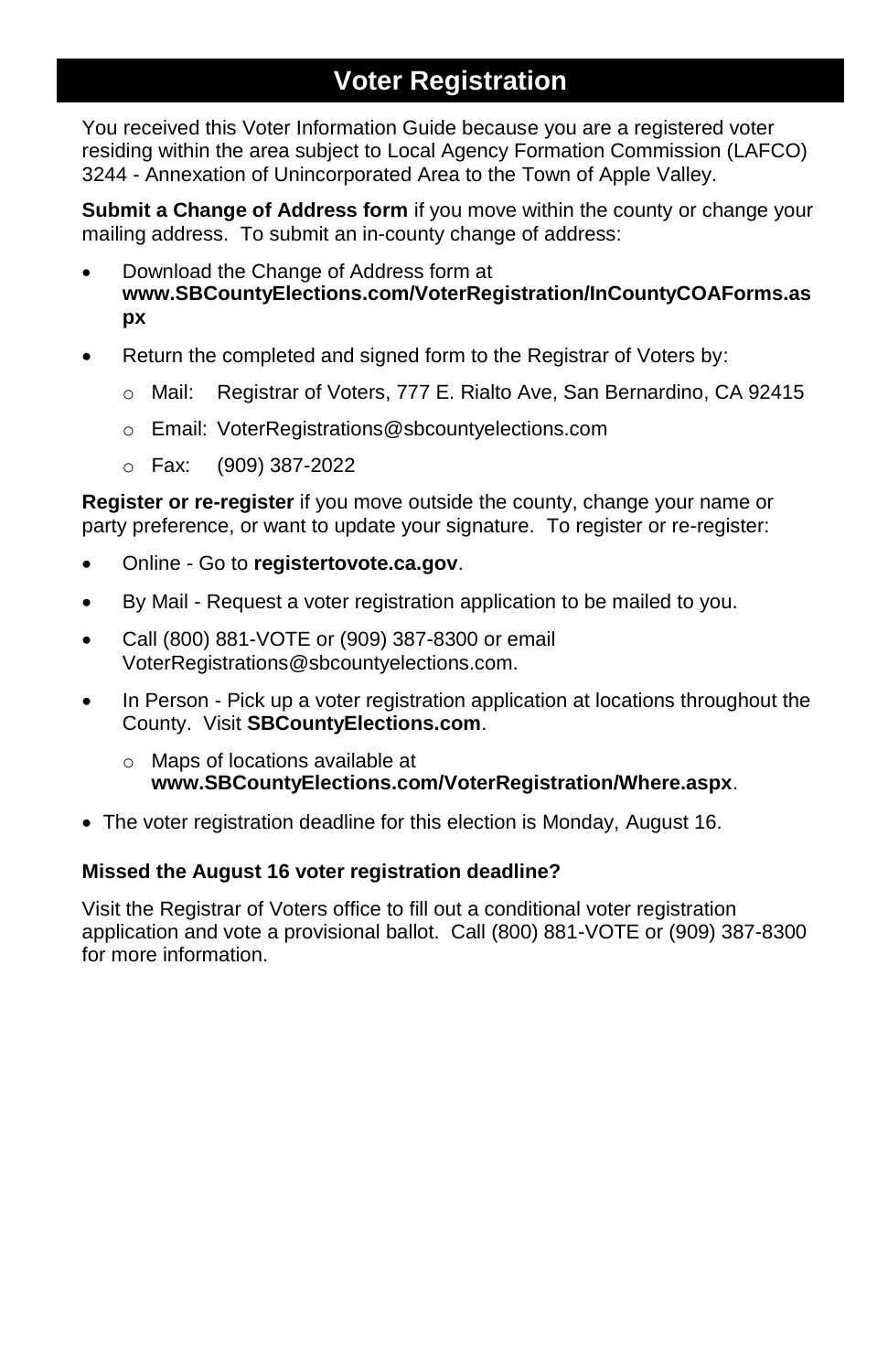| <b>Important Election Dates</b> |                                                                                                                           |
|---------------------------------|---------------------------------------------------------------------------------------------------------------------------|
| Monday, August 2                | Early voting begins at Registrar of Voters                                                                                |
| Monday, August 16               | Voter registration deadline                                                                                               |
| Tuesday, August 17              | Conditional voter registration begins                                                                                     |
| Tuesday, August 31              | Election Day                                                                                                              |
| Tuesday, August 31              | All ballots returned by mail must be postmarked on<br>or before this date                                                 |
| Wednesday, September 1          | Canvass of the Election begins                                                                                            |
| Tuesday, September 7            | Last day for Registrar of Voters to receive mail<br>ballots from U.S. Postal Service or any bona fide<br>delivery service |
| Thursday, September 30          | Deadline to complete canvass and certify results                                                                          |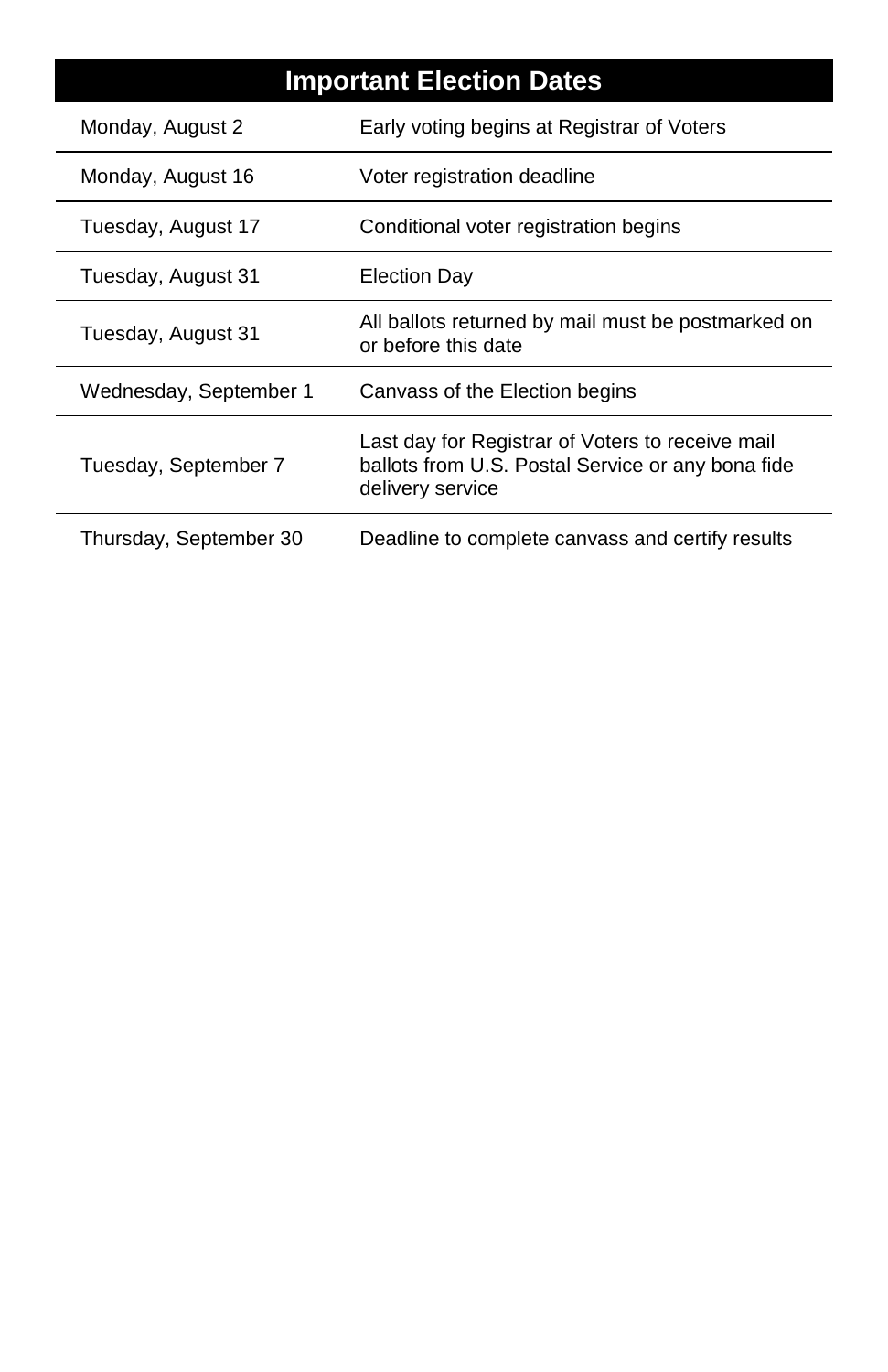# **Voting Instructions**

1. Use only a Blue or Black pen to completely fill in the oval voting target  $\bigcap$  to the left of your choice like this:



- 2. To vote on any measure, completely fill in the voting target next to the word "**YES**" or the word "**NO**".
- 3. If you make a mistake or damage your ballot, request a replacement ballot.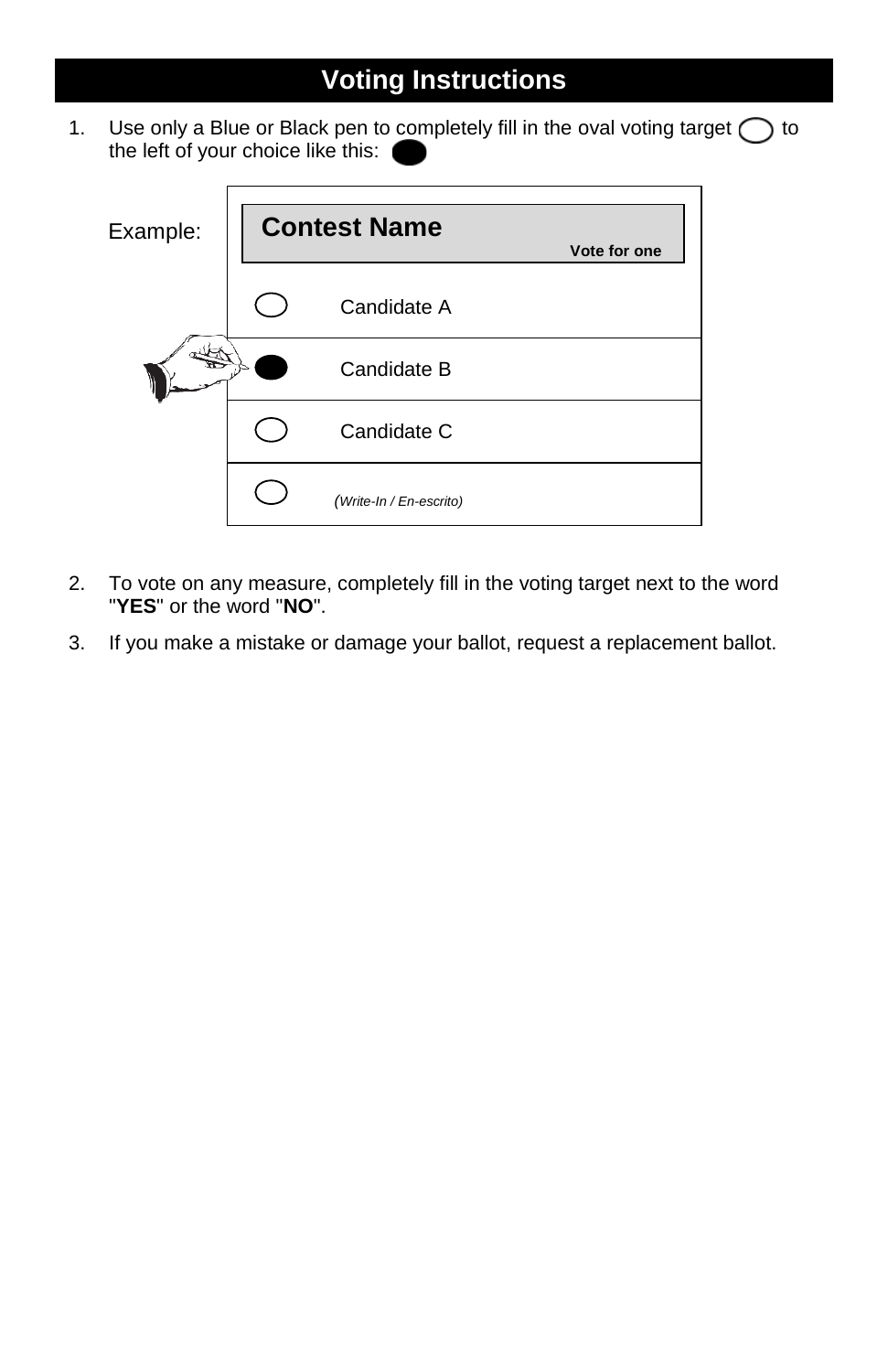### **Return Instructions**

### **How to Vote Your Ballot**

- 1. Read the instructions on the ballot and vote the ballot.
- 2. Remove the  $\frac{3}{4}$ " stub at the top of the ballot.
- 3. Refold the ballot exactly as you received it.
- 4. Place the ballot in the enclosed *Official Return Envelope* and seal it.
- 5. Read the Declaration of Voter on the *Official Return Envelope.*
- 6. Sign your name by the red "X" and print the date.

### **How to Return Your Ballot**

- 1. **By mail:**
	- No postage required.
	- Ballot must be postmarked on or before Tuesday, August 31 and received by the Registrar of Voters no later than Tuesday, September 7.

### 2. **At a Drop-off Location:**

- Registrar of Voters office and mail ballot drop box 777 E. Rialto Ave, San Bernardino
- High Desert Juvenile Detention and Assessment Center mail ballot drop box
	- o 21101 Dale Evans Pkwy, Apple Valley
- Mail ballot drop boxes are available 24 hours a day, seven days a week.
- Ballot must be delivered no later than 8 p.m. on Tuesday, August 31, 2021.

### **How to Obtain a Replacement Ballot**

Email to mailballots@sbcountyelections.com, or call (800) 881-VOTE or (909) 387-8300.

### **How to Track Your Ballot**

Choose from three options to track your mail ballot:

- 1. Sign up at **WheresMyBallot.sos.ca.gov** and subscribe to receive automatic updates on the status of your mail ballot via phone, text, or email notification. Track when your ballot is mailed, received, and accepted for counting; or
- 2. Go to **[SBCountyElections.com](http://www.sbcountyelections.com/)**, login to My Elections Gateway, and click on **My Mail Ballot Status**; or
- 3. Go to **VoterStatus.sos.ca.gov**, login, select this election under Voting History, and click on **Show Status**.

### **How to Share Your Voting Experience on Social Media**



#SBCountyCounts #SBCVote2021 #BallotSelfie



@SBCountyElections

@SBC\_Elections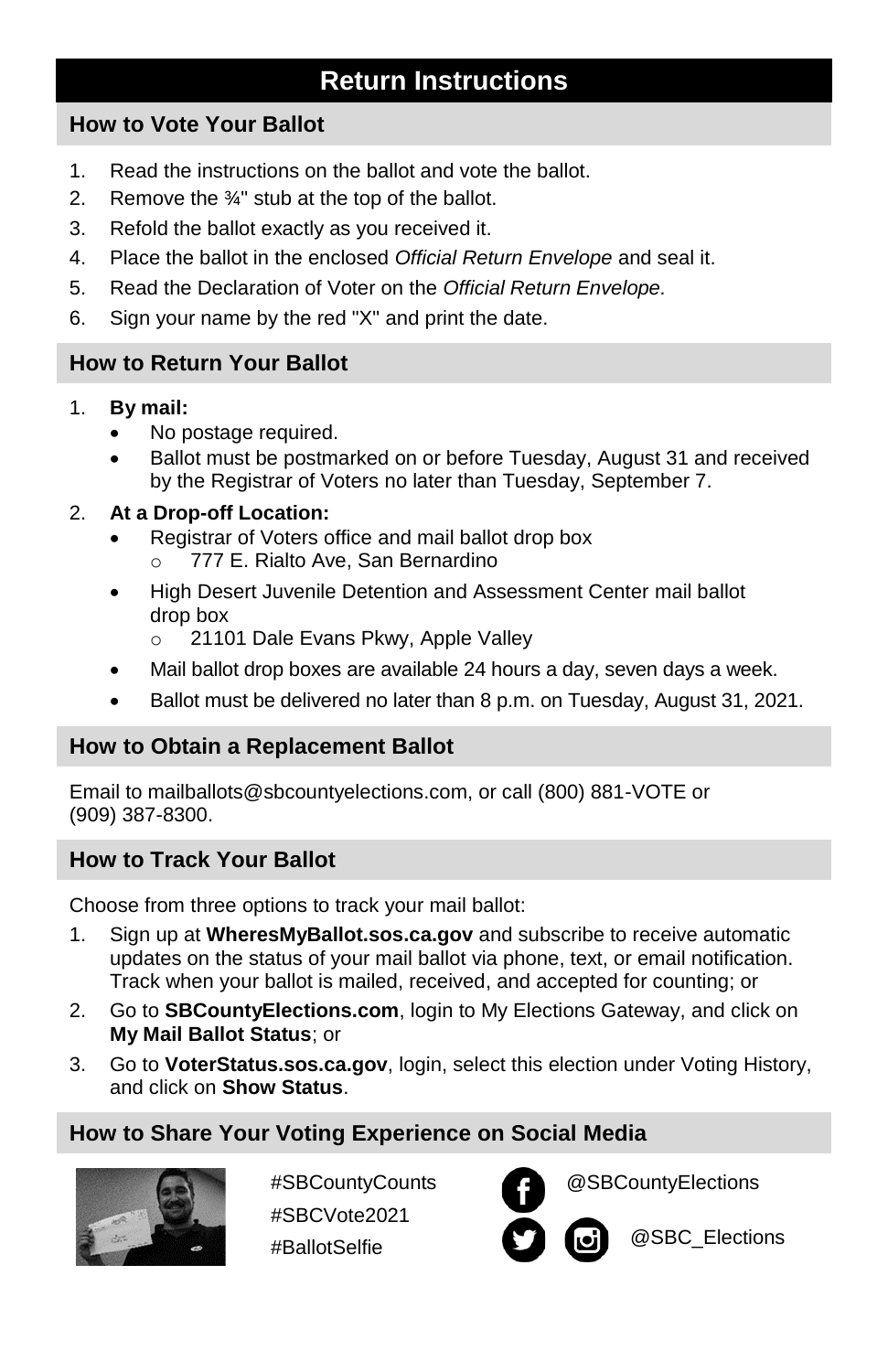### **MEASURE X**

### **IMPARTIAL ANALYSIS OF MEASURE X**

### *This Impartial Analysis of Measure X has been prepared by the Executive Officer for the Local Agency Formation Commission pursuant to Sections 56898, 57144 and 57148 of the Government Code.*

This is a ballot measure to determine if the registered voters within LAFCO 3244 approve annexation to the Town of Apple Valley.

LAFCO 3244, initiated by the Town of Apple Valley (Town), is a reorganization that includes annexation of approximately 1,424 acres to the Town and detachment of the same territory from County Service Area 70. The reorganization area is totally surrounded by the Town's existing boundary bordered by Morro Road on the north, Dale Evans Parkway on the east, a combination of parcel lines and Johnson Road on the south, and a combination of parcels lines and Fairfield Avenue on the west. The reorganization area is within the Town's northwestern sphere of influence.

On January 20, 2021, the Local Agency Formation Commission (LAFCO) considered and approved LAFCO 3244. Due to the results of the subsequent protest proceeding, this matter is now subject to confirmation of the registered voters residing within the reorganization area.

A majority of the votes cast is needed to approve the reorganization, LAFCO 3244.

A "YES" vote means you are in favor of the annexation to the Town of Apple Valley and detachment from County Service Area 70. If the territory is annexed, the Town will become responsible for wastewater collection services, which could be extended within the area in the future. Law enforcement responsibilities will transfer from the San Bernardino County Sheriff's Department to the Town's Police Department. Roads maintained by the County will also transfer to the Town, which will also be responsible for roadway construction and maintenance in the future. Fire protection and paramedic services will continue to be provided by the Apple Valley Fire Protection District.

A "NO" vote means you are opposed to the annexation to the Town of Apple Valley and detachment from County Service Area 70. If the measure fails to receive a majority "YES" votes of the total votes cast, the reorganization will terminate and the area will remain unincorporated.

The Local Agency Formation Commission approved this impartial analysis on May 19, 2021.

The above statement is an impartial analysis of Measure X. If you desire a copy of the measure, please call the Registrar of Voters office at (909) 387-8300 and a copy will be mailed at no cost to you.

> LOCAL AGENCY FORMATION COMMISSION s/ SAMUEL MARTINEZ Executive Officer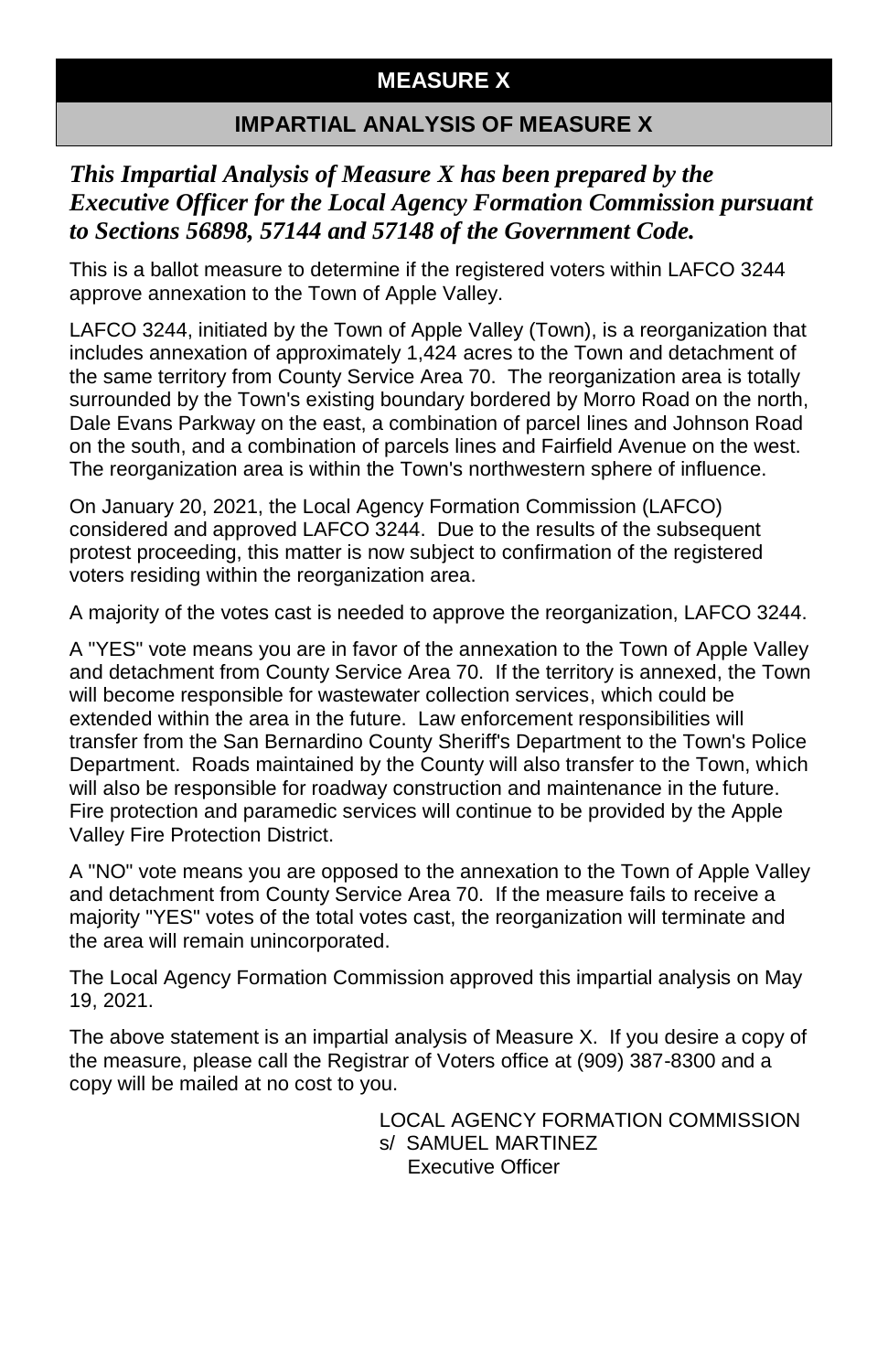### **MAP OF THE AREA**

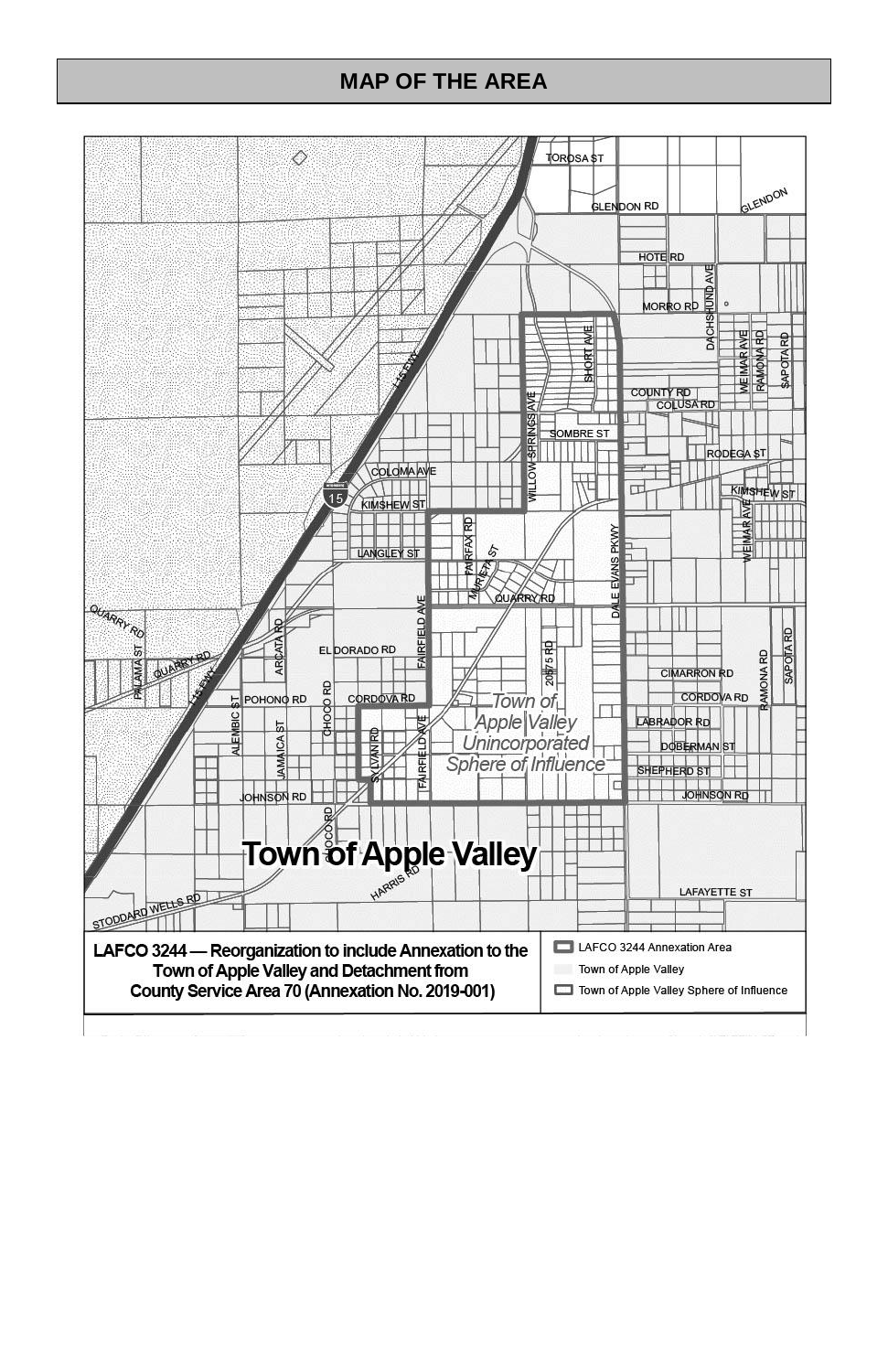#### **Website accessibility**

The Registrar of Voters' website provides screen-reader accessible information for voters with disabilities, including Voter Information Guides and ballots.

Voters with disabilities may use their computer to mark the accessible ballot. Once marked, voters print their ballot and return it to the Registrar of Voters office. To use the accessible Voter Information Guide or accessible ballot, visit **SBCountyElections.com/Elections/2021/0831.aspx**.

### **TTY/TDD Services**

Registration and voting information are available by calling the Registrar of Voters office's TTY/TDD service at (909) 387-2788 or the California Secretary of State's TTY/TDD service at (800) 833-VOTE (8683). Voters who are deaf, hard of hearing, or speech-disabled may also use the California Relay Service by dialing 711 to contact either office.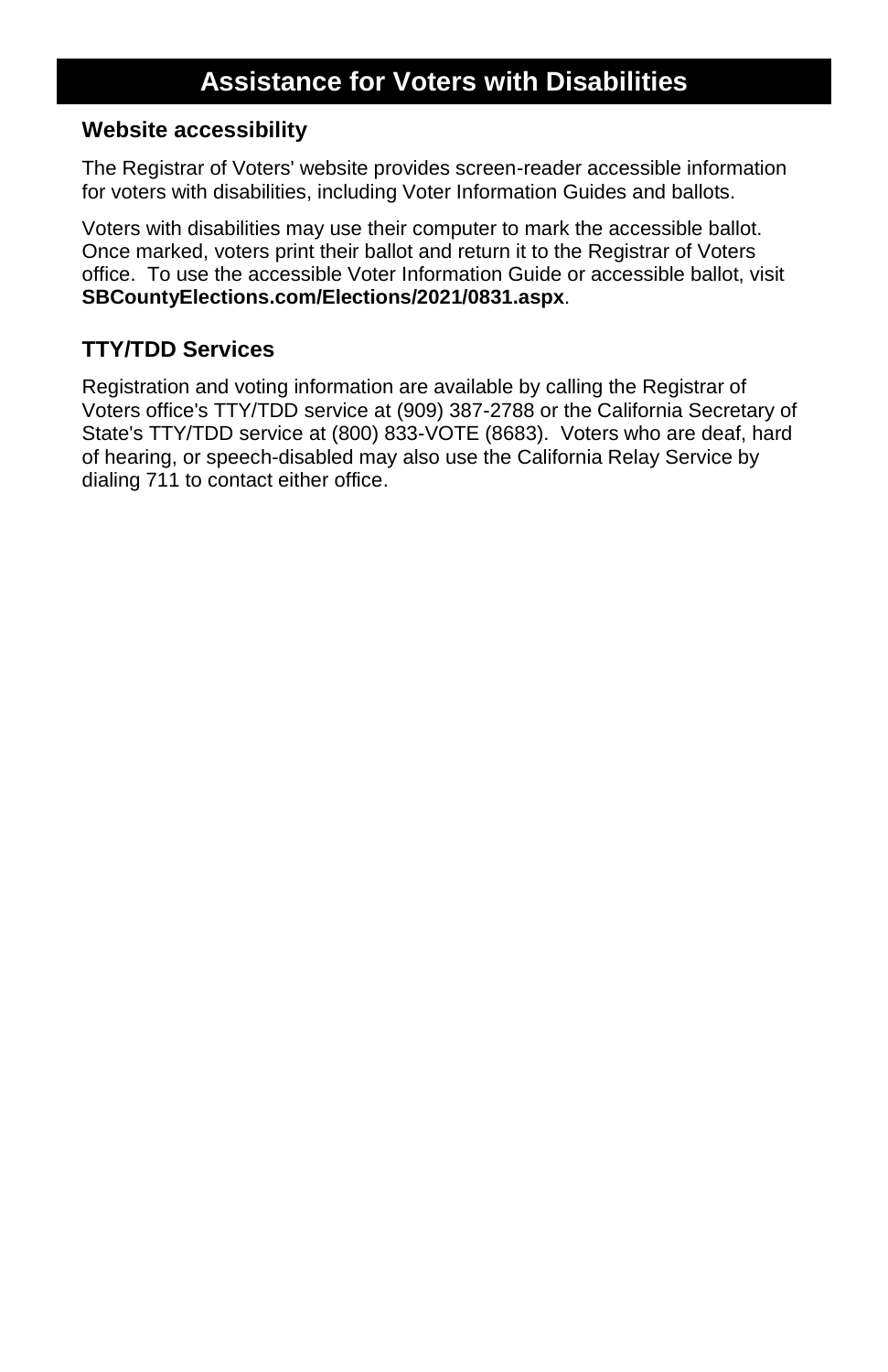

# **Guía de Información para el Votante**

# **Elecciones Consolidadas con Boletas por Correo**

# **Martes 31 de agosto de 2021**

A solicitud de la Comisión de Formación de la Agencia Local del Condado de San Bernardino, el Registro de Votantes realizará elecciones consolidadas en este día. Estas elecciones se llevarán a cabo con boletas por correo, de acuerdo con el Código Electoral de California, secciones 1500 y 3000.5.

Su paquete de la boleta por correo incluye lo siguiente:

- **Su Boleta Oficial**
- **Información Sobre las Elecciones y la Votación**
- **Información Sobre la Medida X**
- **Su Sobre Oficial de Entrega con Franqueo Pagado**

San Bernardino County Registrar of Voters 777 E. Rialto Ave., San Bernardino, CA 92415 **www.SBCountyElections.com • (909) 387-8300**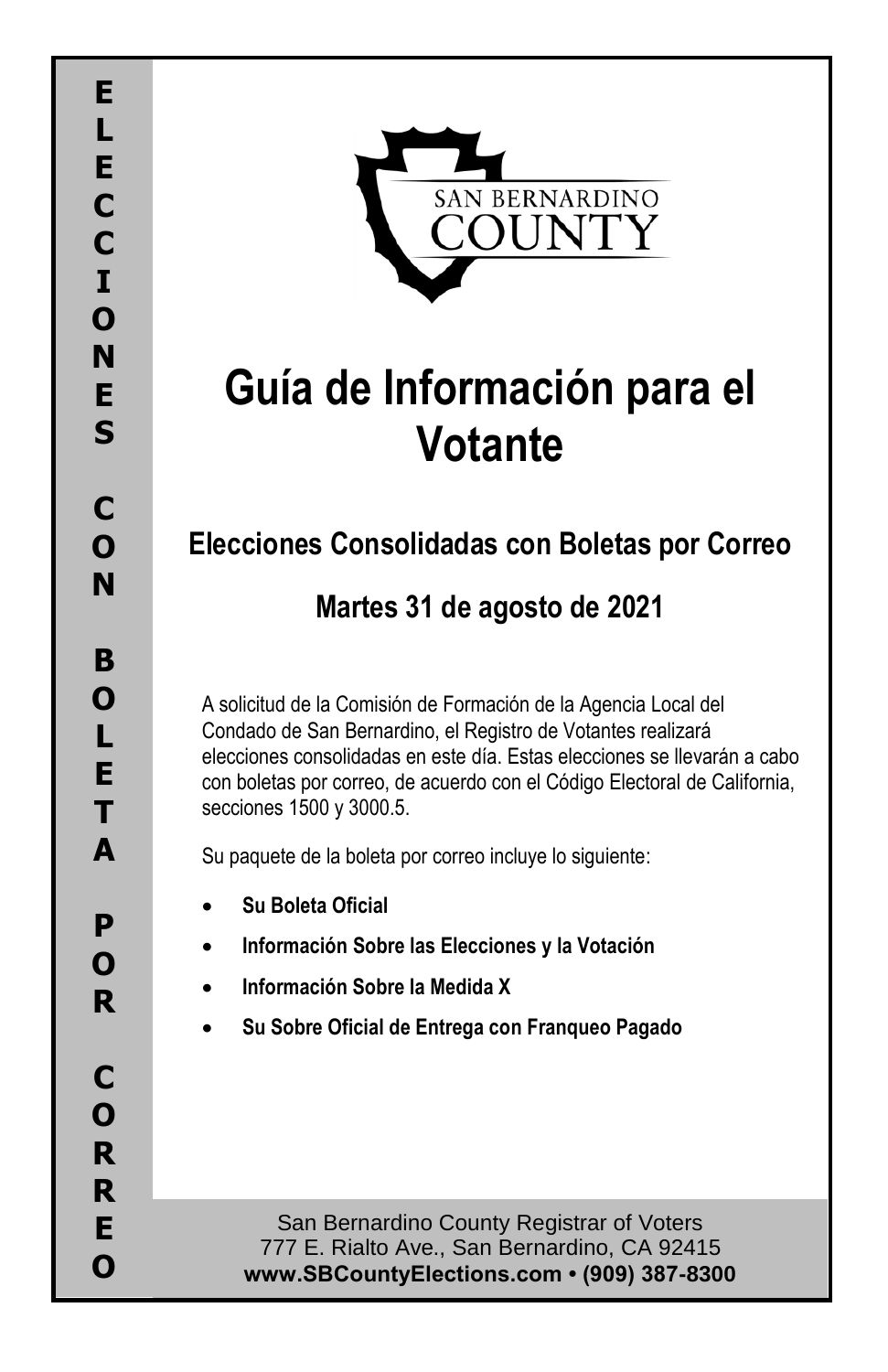## **Registro de Votantes**

Usted recibió esta Guía de Información para el Votante porque es un votante registrado que reside dentro del área sujeta a la Comisión de Formación de Agencias Locales (Local Agency Formation Commission, LAFCO) 3244, Anexión de un Área No Incorporada al Pueblo de Apple Valley.

**Envíe un formulario de Cambio de Dirección** si se muda dentro del condado o si cambia su dirección postal. Para enviar un cambio de dirección dentro del condado:

- Descargue el formulario de Cambio de Dirección en **www.SBCountyElections.com/VoterRegistration/InCountyCOAForms.aspx**
- Regrese el formulario lleno y firmado al Registro de Votantes por:
	- o Correo: Registrar of Voters, 777 E. Rialto Ave, San Bernardino, CA 92415
	- o Correo electrónico: VoterRegistrations@sbcountyelections.com
	- o Fax: (909) 387-2022

**Regístrese o vuelva a registrarse** si se mudó fuera del condado, cambió su nombre o su partido de preferencia, o si quiere actualizar su firma. Para registrarse o volver a registrarse:

- En línea Ingrese a **registertovote.ca.gov**.
- Por Correo Solicite que se le envíe una solicitud de registro para votar.
- Llame al (800) 881-VOTE o (909) 387-8300 o envíe un correo electrónico a VoterRegistrations@sbcountyelections.com.
- En Persona Busque una solicitud de registro para votar en las ubicaciones dentro del Condado. Visite **SBCountyElections.com**.
	- o Puede encontrar mapas de ubicaciones disponibles en **www.SBCountyElections.com/VoterRegistration/Where.aspx**.
- Para estas elecciones la fecha límite para el registro de votantes es el lunes 16 de Agosto.

### **¿No se registró para la fecha límite de registro de votantes del 16 de Agosto?**

Visite la oficina de Registro de Votantes para llenar una solicitud de inscripción condicional de votantes y votar en una boleta provisional. Llame al (800) 881-VOTE o al (909) 387-8300 para obtener más información.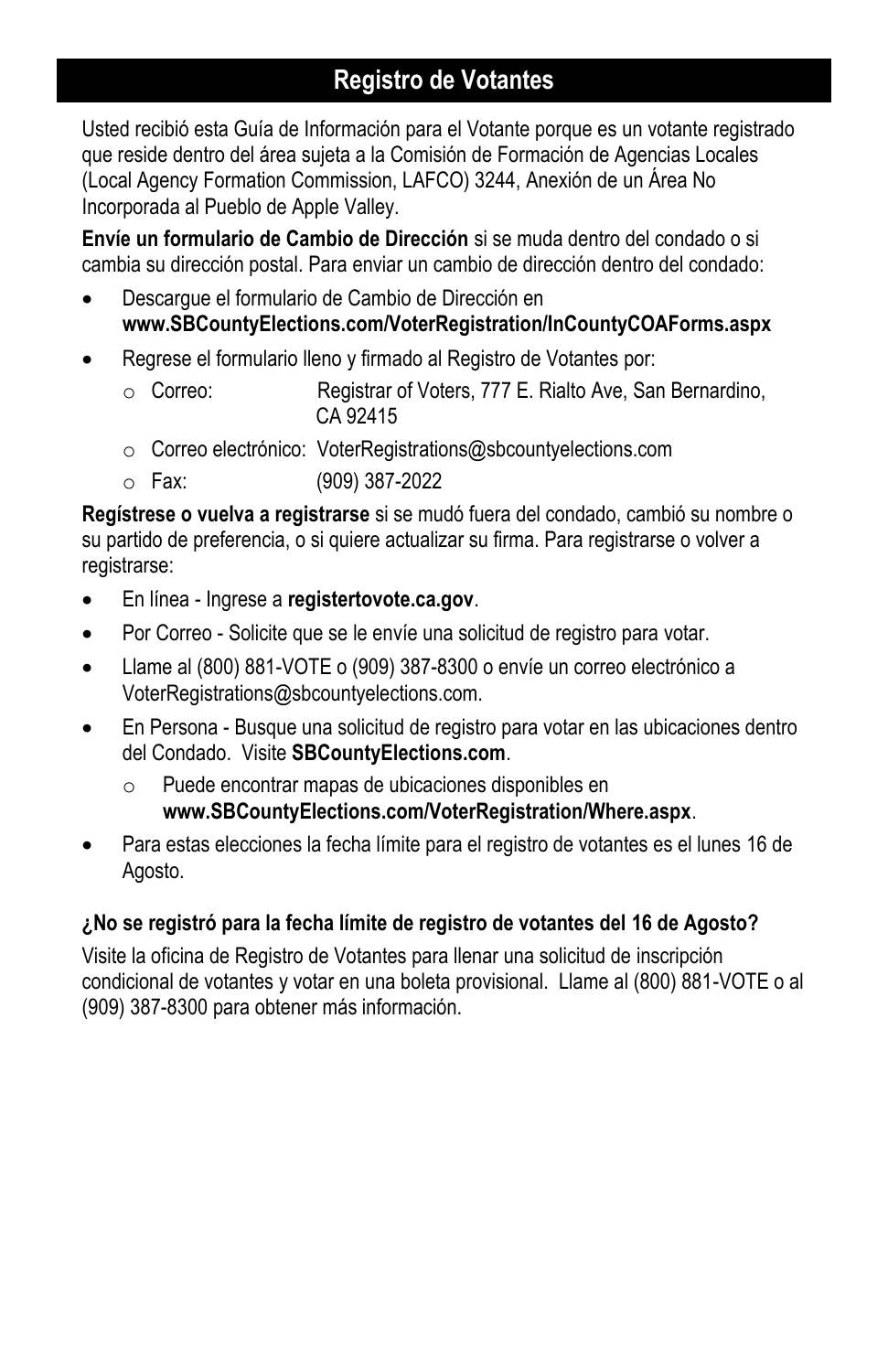# **Fechas Importantes de las Elecciones**

| Lunes 2 de agosto         | Empieza la votación temprana en el Registro de<br>Votantes                                                                                                   |
|---------------------------|--------------------------------------------------------------------------------------------------------------------------------------------------------------|
| Lunes 16 de agosto        | Fecha límite para el registro de votantes                                                                                                                    |
| Martes 17 de agosto       | Empieza el registro condicional de votantes                                                                                                                  |
| Martes 31 de agosto       | Día de las Elecciones                                                                                                                                        |
| Martes 31 de agosto       | Todas las boletas devueltas por correo deben tener el<br>sello postal de esta fecha o anterior                                                               |
| Miércoles 1 de septiembre | Empieza el escrutinio de las Elecciones                                                                                                                      |
| Martes 7 de septiembre    | El último día en que el Registro de Votantes recibirá<br>boletas por correo del Servicio Postal de Estados<br>Unidos o de un servicio de entrega de buena fe |
| Jueves 30 de septiembre   | Fecha límite para completar el escrutinio y certificar los<br>resultados                                                                                     |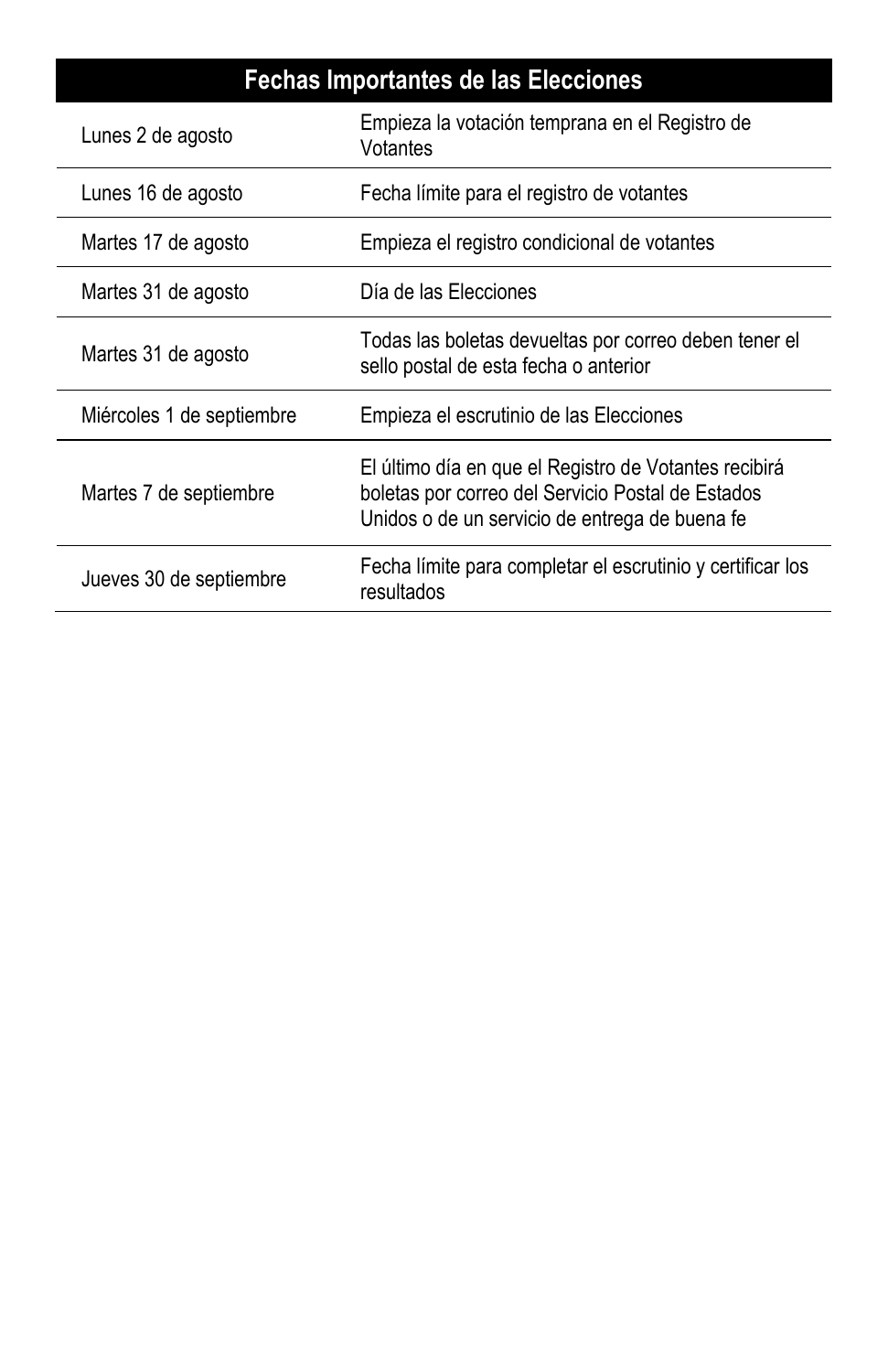### **Instrucciones para Votación**

1. Use únicamente un bolígrafo con tinta **Azul** o **Negra** para rellenar completamente el objeto de votación óvalo  $\bigcap$  a la izquierda de su selección, de este modo: «



- 2. Para votar sobre cualquier medida, rellene completamente el objeto de votación junto a la palabra "**SÍ**" o la palabra "**NO**".
- 3. Si comete un error o daña su boleta, solicite una boleta de reemplazo.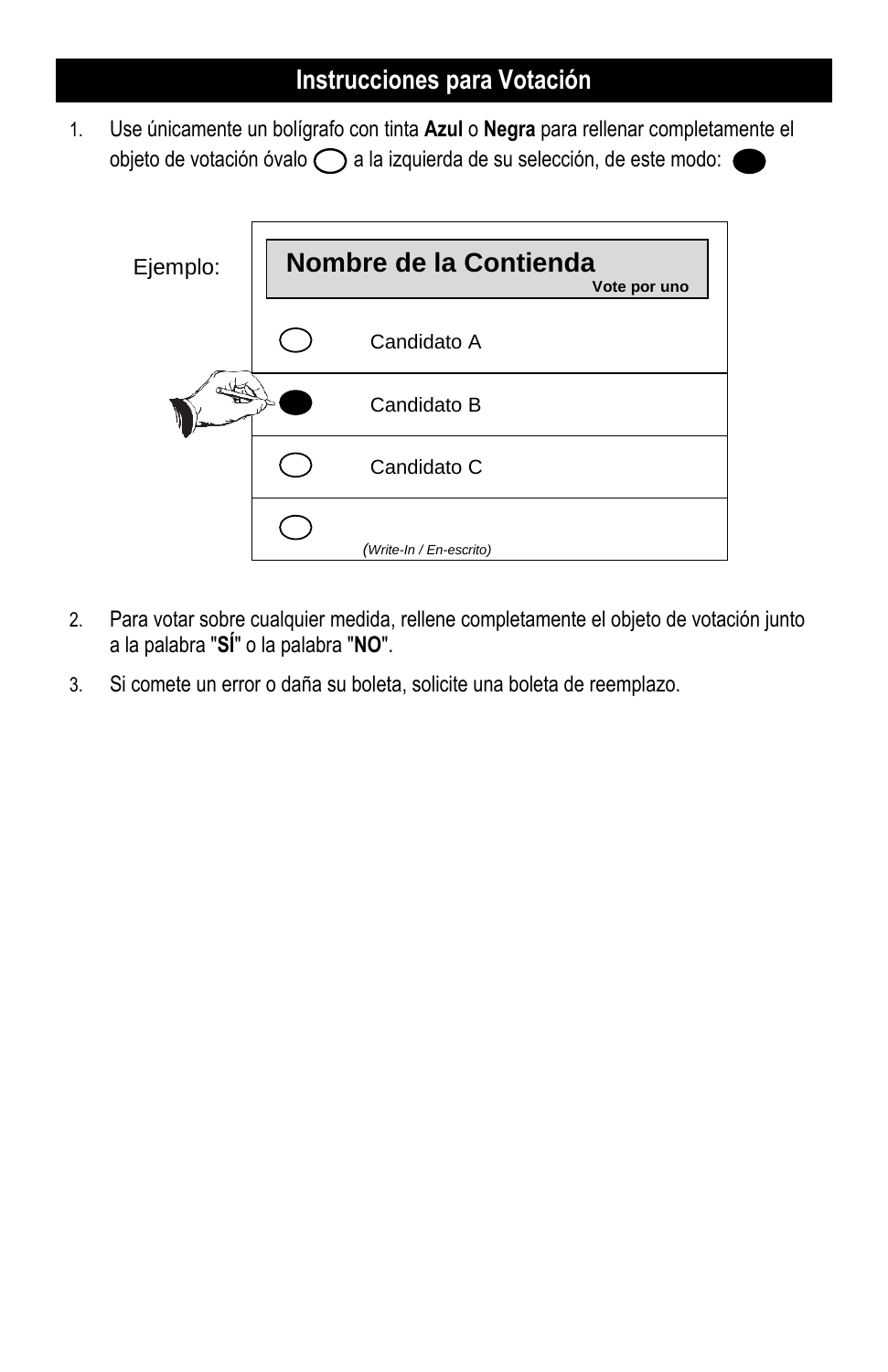### **Instrucciones de Devolución**

### **Cómo Votar en Su Boleta**

- 1. Lea las instrucciones que aparecen en la boleta y vote en la boleta.
- 2. Retire el talón de ¾" en la parte superior de la boleta.
- 3. Vuelva a plegar la boleta tal como la recibió.
- 4. Coloque la boleta en el *Sobre Oficial de Entrega* adjunto y séllelo.
- 5. Lea la Declaración del Votante en el *Sobre Oficial de Entrega* y firme al lado de la "X" roja.
- 6. Escriba en letra de imprenta y a la derecha de la firma su dirección de residencia y la fecha.

### **Cómo Entregar Su Boleta**

#### 1. **Por correo:**

- No se require franqueo.
- La boleta debe tener el matasellos del martes 31 de agosto, o antes, y ser recivida al Registro de Votantes debe recibirse antes del martes 7 de septiembre.

#### 2. **En un Lugar para Depositar las Boletas:**

- Buzón para depositar las boletas por correo y oficina del Registro de Votantes o 777 E. Rialto Ave, San Bernardino
- Buzón para depositar boletas por correo del Centro de Evaluación y Detención Juvenil de High Desert
	- o 21101 Dale Evans Pkwy, Apple Valley
- Los buzones para depositar boletas por correo están disponibles las 24 horas del día, los siete días de la semana.
- Su boleta debe ser entregada a más tardar el martes 31 de agosto de 2021 a las 8 p.m.

### **Cómo Obtener una Boleta de Reemplazo**

Escriba por correo electrónico a mailballots@sbcountyelections.com, o llame al (800) 881-VOTE o (909) 387-8300.

### **Cómo Rastrear Su Boleta**

Elija una de las tres opciones para rastrear su boleta por correo:

- 1. Ingrese a **WheresMyBallot.sos.ca.gov** y suscríbase para recibir actualizaciones automáticas sobre el estado de su boleta por correo a través de una notificación por teléfono, mensaje de texto o correo electrónico. Puede rastrear su boleta para saber cuándo se envía, se recibe y se cuenta; o
- 2. Vaya a **[SBCountyElections.com](http://www.sbcountyelections.com/)**, inicie sesión en My Elections Gateway y haga clic en **My Mail Ballot Status (Estado de Mi Boleta Por Correo)**; o
- 3. Vaya a **VoterStatus.sos.ca.gov**, inicie sesión, seleccione estas elecciones en Historial de Votación, y haga clic en **Show Status (Mostrar Estado)**.

### **Cómo Compartir Su Experiencia de Votación en Redes Sociales**



#SBCountyCounts #SBCVote2021 #BallotSelfie



@SBCountyElections

@SBC\_Elections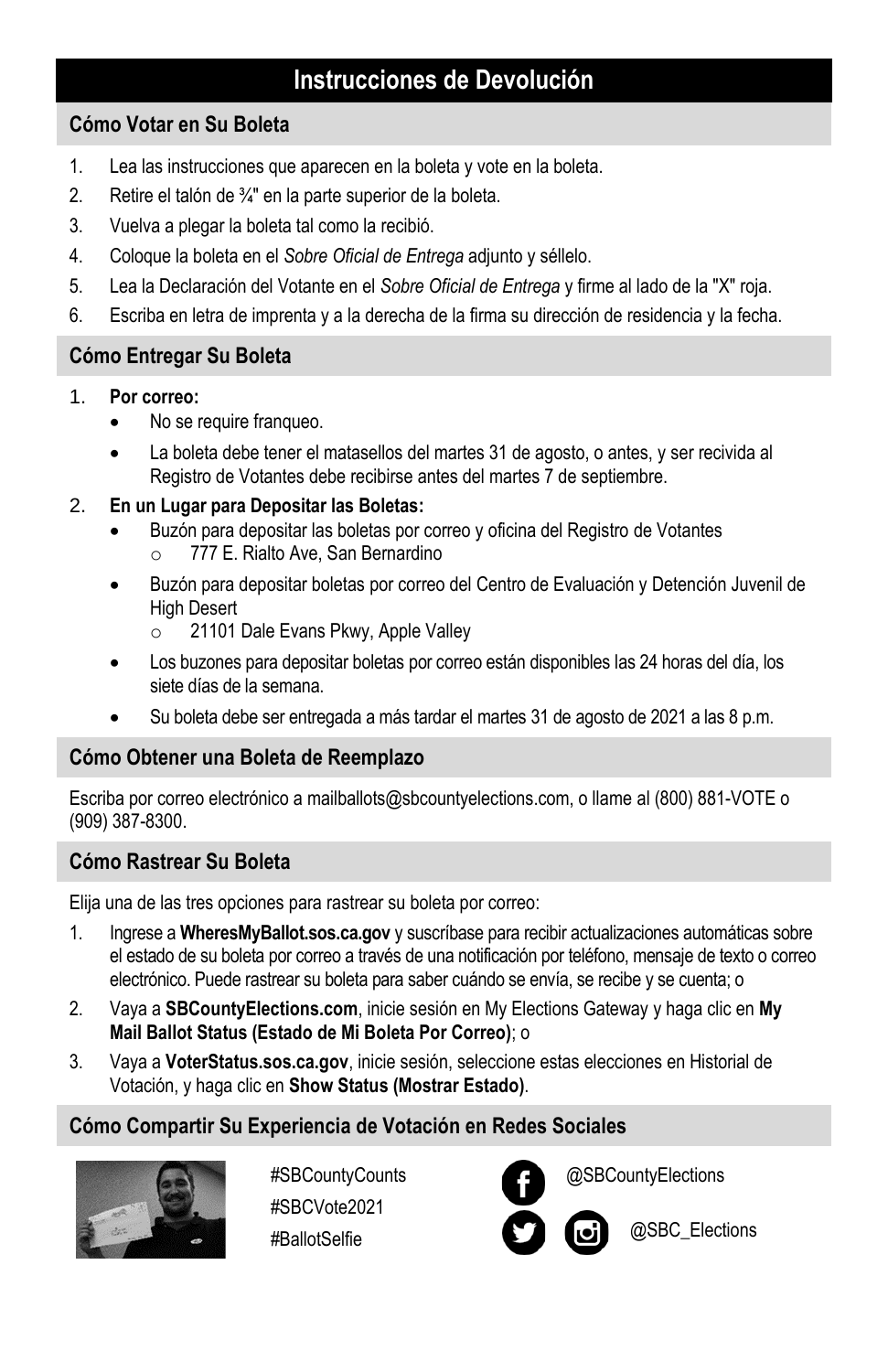### **MEDIDA X**

### **ANÁLISIS IMPARCIAL DE LA MEDIDA X**

### *El Funcionario Ejecutivo de la Comisión de Formación de Agencias Locales preparó este Análisis Imparcial de la Medida X según lo establecido en las secciones 56898, 57144 y 57148 del Código de Gobierno.*

Esta es una medida a votación para determinar si los votantes registrados en la Comisión de Formación de Agencias Locales (Agency Formation Commission for San Bernardino County, LAFCO) 3244 aprueban la anexión al Pueblo de Apple Valley.

La Comisión de Formación de Agencias Locales 3244, iniciada por el Pueblo de Apple Valley (Pueblo), es una reorganización que contempla la anexión de aproximadamente 1,424 acres al Pueblo y la separación del mismo territorio del Área de Servicio 70 del Condado. El área de la reorganización está completamente rodeada por los límites existentes del Pueblo, delimitada por Morro Road al norte, Dale Evans Parkway al este, una combinación de líneas de parcelas y Johnson Road al sur, y una combinación de líneas de parcelas y Fairfield Avenue al oeste. El área de reorganización se encuentra dentro de la esfera de influencia noroeste del Pueblo.

El 20 de enero de 2021, la Comisión de Formación de Agencias Locales (LAFCO) consideró y aprobó la LAFCO 3244. A causa de los resultados del posterior proceso de protesta, este asunto ahora está sujeto a la confirmación de los votantes registrados que residen dentro de los límites del área de reorganización.

Se necesita una mayoría de los votos emitidos para aprobar la reorganización, LAFCO 3244.

Un voto "SÍ" significa que usted está a favor de la anexión al Pueblo de Apple Valley y de la separación del Área de Servicio 70 del Condado. Si el territorio se anexa, el Pueblo se convertirá en el responsable de los servicios de recolección de aguas residuales, los cuales podrían extenderse al interior del área en el futuro. Las responsabilidades de las autoridades se transferirán del Departamento del Alguacil del Condado de San Bernardino al Departamento de Policía del Pueblo. Los caminos mantenidos por el Condado también serán transferidos al Pueblo, que también será responsable de la construcción y el mantenimiento de los caminos en el futuro. Los servicios de protección contra incendios y los servicios paramédicos seguirán a cargo del Distrito de Protección contra Incendios de Apple Valley.

Un voto "NO" significa que usted se opone de la anexión al Pueblo de Apple Valley y a la separación del Área de Servicio 70 del Condado. Si la medida no consigue obtener una mayoría de votos "SÍ" del total de votos emitidos, la reorganización será cancelada y el área no será incorporada.

La Comisión de Formación de Agencias Locales aprobó este análisis imparcial el 19 de mayo de 2021.

La declaración anterior es un análisis imparcial de la Medida X. Si desea obtener una copia de la medida, comuníquese con la oficina del Registro de Votantes al (909) 387-8300 y se le enviará una copia por correo postal sin cargo alguno para usted.

> COMISIÓN DE FORMACIÓN DE AGENCIAS LOCALES f/ SAMUEL MARTINEZ Funcionario Ejecutivo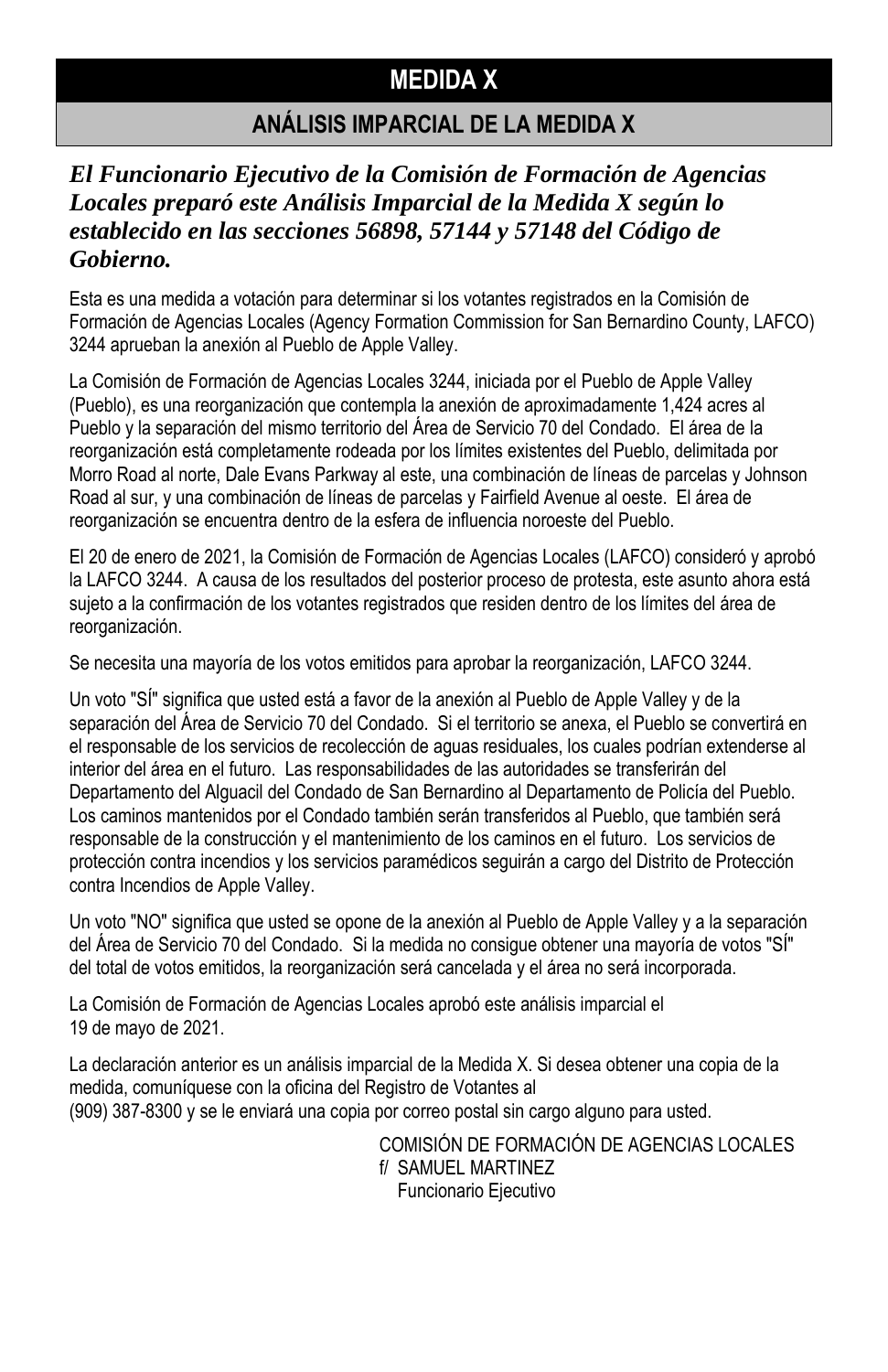### **MAPA DEL ÁREA**